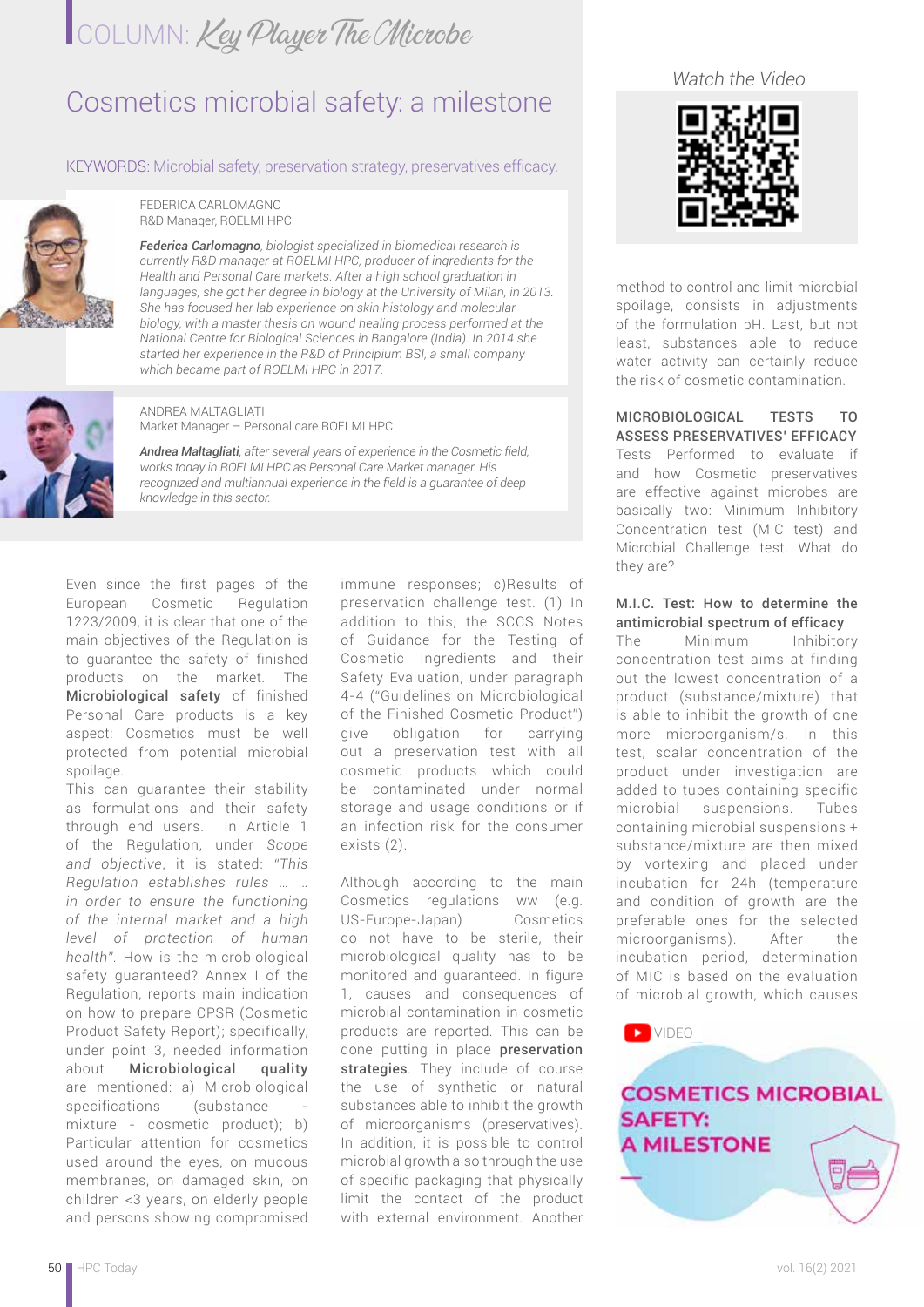COLUMN: Key Player The Microbe



Figure 1. Causes, consequences and preventing cosmetics contamination (3).

tubes turbidity: where no turbidity is observed it means that no microbial proliferation occurred. The noturbid tube containing the lowest concentration of the product under evaluation represents the minimum concentration of tested product able to inhibit microorganism growth. Figure 2 gives a visual representation of MIC test.



Figure 2. Visual representation of MIC test.

#### Microbial Challenge test: Evaluation of the preservative efficacy in a finished cosmetic product

Preservative Challenge test is doubtless the method recommended by international Regulations to evaluate the preservative efficacy in the finished cosmetic formulation. Different protocols on how to perform this test (main differences lies in acceptance criteria that will be later described), can be found in the European, American, and Japanese pharmacopoeia, as well as other organizations, such as PCPC (Personal Care Products Council)

(from CTFA-M1 to CTFA-M7), ASEAN (Association for Southeast Asian Nations), ASTM (American Society for Testing and Materials) and International Organization for Standardization (ISO 11930 standard), among others (3).

While the above described MIC test uniquely predicts the antimicrobial spectrum of efficacy of the preservative, the challenge test is able to tell whether the preservative is effective in every single specific finished cosmetic formulation. A challenge test is a procedure in which a product is challenged by exposure to specified types of bacteria and fungi to determine whether it is adequately preserved. Test organisms should be representative of those likely to occur as contaminants during use (4).

In addition to standard used microorganisms (*Pseudomonas aeruginosa, Escherichia coli, Staphylococcus aureus, Candida albicans, Aspergillus brasiliensis*), it is also possible to inoculate in house factory isolates, that typically come from earlier contaminations. The organisms, as single suspension or mixed pools, are into samples of the product and aliquots removed at appropriate intervals for the determination of survivors (4). Best procedure would be to perform Challenge tests at the beginning, during and at the end of the shelf life of the product.

The following steps summarize challenge test procedure (5):

- The product is separated into different containers;
- Each container is inoculated with a microorganism's suspension at a fairly high concentration (in some cases pools of different microbes are inoculated)
- After mixing, an aliquot from each container in analysed to determine the initial product contamination (cfu/ml or cfu/g)
- Fach container is then placed under incubation for the whole duration of the challenge test (temperature and condition of incubation are set out in accordance with the type of microorganisms under evaluation)
- At pre-determined time intervals aliquots from each container are analysed to determine the level of contamination (usually at 48h –  $7$ days  $-14$  days  $-28$  days).

Generally, Preservative Challenge tests last 28 days, and logically a decrease of the initial microbial load is expected at every interval of analysis. Optional:

- The product can be re- incubated and analysed further
- The product can be re-inoculated with even more microorganisms and allowed to incubate further (sometimes up to one year)

In Table 1 are reported Challenge test acceptance criteria, according to most known and used methods.

#### Challenge Tests – different methods; different acceptance criteria: how to interpret the results?

When having a look at the above reported challenge test acceptance criteria, it is evident that none of the cited methods requires a complete kill of the test organisms in 28 days. According to some studies, it is possible that the survivors will be able to adapt and grow if given the right circumstances (6); as a consequence, it would be important to consider that although preservative system of the formula is very important, it is not the only parameter that contributes in determining the microbiological